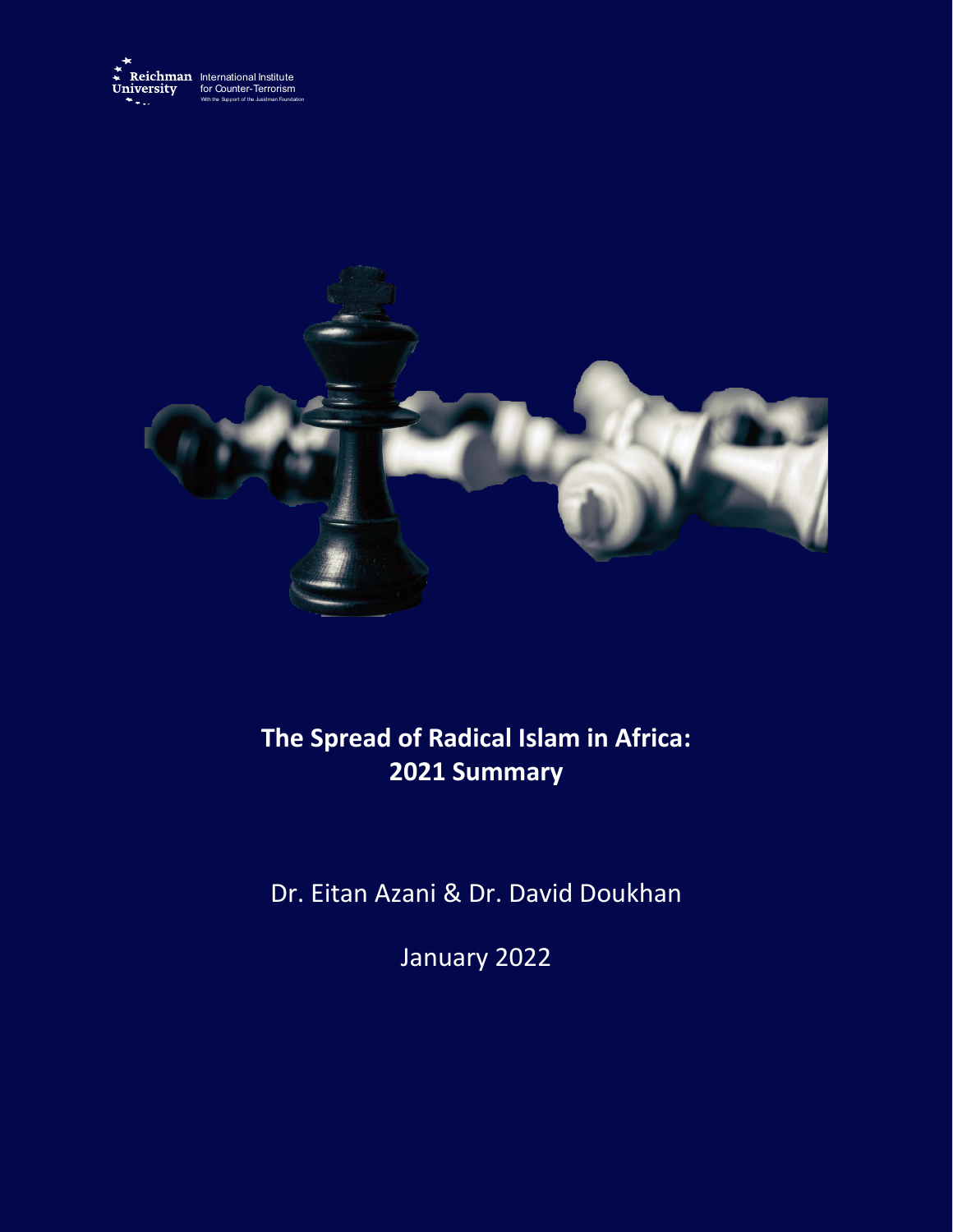



## **Summary**

In their July 2021 article, *Global Jihad in Africa: Risks and Challenges*, the authors detailed the spread of Islamic terrorist organizations in Africa—specifically ISIS and al-Qaeda—and highlighted the challenges in contending with them. Their main conclusion was that a joint umbrella/master strategy would be required to fight the spread of Islamic terrorism in Africa. This overarching strategy should include some regional sub-strategies adapted to the reality in the respective region of implementation (e.g., the Horn of Africa or the Sahel). The authors discussed that the African governments, while militarily active against the terrorist organizations, should also be more receptive and meet the resident's needs in all areas of life (improve personal security, healthcare, education, critical infrastructures such as water and electricity, transportation and most of all, employment for the younger generation). The authors further recommended that the governments should—in parallel to their military and social welfare actions—form oversight mechanisms to prevent the spread of the radical ideologies by the imams in their jurisdictions.

This report is an analysis of events that have transpired in the six months since the original report was published and includes updated trends on the various jihadist organizations in Africa.

**Keywords:** Jihadist; Boko Haram; al-Shabab; AQIM; ISWAP; Sahel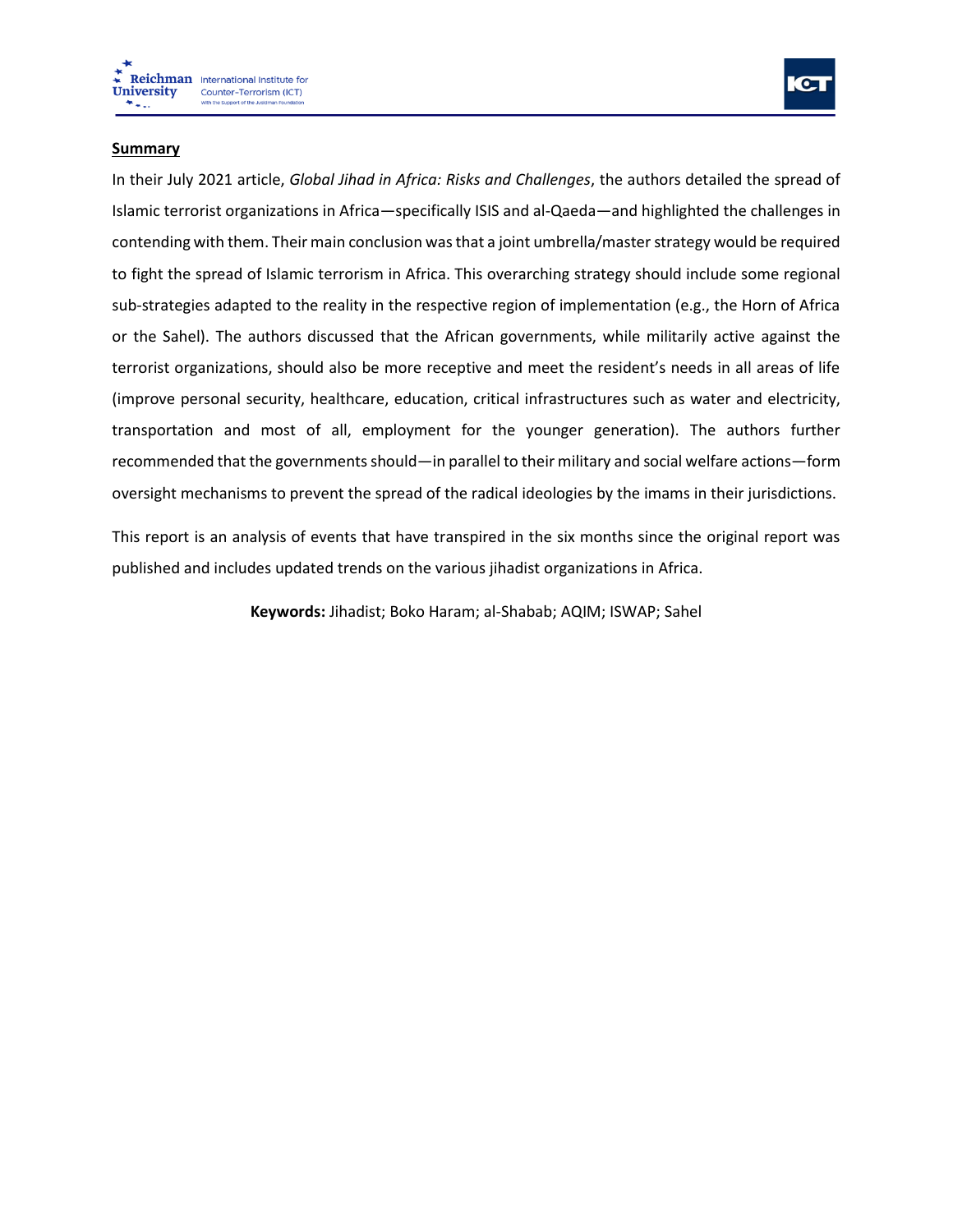

Africa is plagued by radical Islamic terrorism. The many groups active on the continent are primarily anti-establishment and anti-west and aim to establish states and societies based on the tenets of Islam. To reach their goal, they direct their violent activities at civilians and are intensively active in the periphery and rural areas where the governmental representation is weak or absent and the military presence scarce. To achieve their political goals, they leverage alienation, frustration, poverty, illiteracy, and unemployment to recruit activists and establish networks for recruitment and finance.

As a rule, the Sahel states have experienced an exceptionally harsh year due to either ISIS or al-Qaeda banner flying terrorist organizations as well as self-proclaimed ones. State economies collapsed, waves of refugees flooded them, all of which occurred during a prolonged drought and COVID lurking in the background. The above destabilized some of the states caused political instability, multiple regime changes, and weakened governability. The Islamic organizations' strategy is clear – they join forces with local rebel organizations, reinforce them with finance and weapons, and indoctrinate them to spread radical Islam in Africa.

Africa is home to a myriad of radical Islamic groups. The most notorious of which are al-Shabab, Boko Haram, al-Qaeda in the Islamic Maghreb (AQIM), Ansar Dine), Jamaat Nasr al-Islam Wal Mulslimin (JNIM), ISIS in Somalia (ISS), which also has a presence in Mozambique and the Central African Republic, ISIS of Western Africa (ISWAP) who split from Boko Haram and have a significant influence in the Lake Chad region.

The most disturbing matter in 2021 was that the violence that caused the collapse of Sahel states spilled over to the coastal states of the Gulf of Guinea (some 6,000 square Km region spreading from Angola in the south to Senegal in the north) and presented their governments with a severe threat to the stability of their regimes as well as to the western powers who have significant economic interests in the region. $^1$ 

Traditionally, the map of Islamic terrorism in Africa is comprised of three areas where radical Islamic terrorism flourished: (i) Somalia – a central coastal state in northeastern Africa that has been suffering political instability for decades due to internal wars among tribes, local warlords, gangs, and militias. In Somalia, al-Shabab have been trying multiple times to cease power through indiscriminate

 $1$  Approx. 10% of the world's oil reserves are in Africa. 4% are in the Gulf of Guinea and the rest around the continent.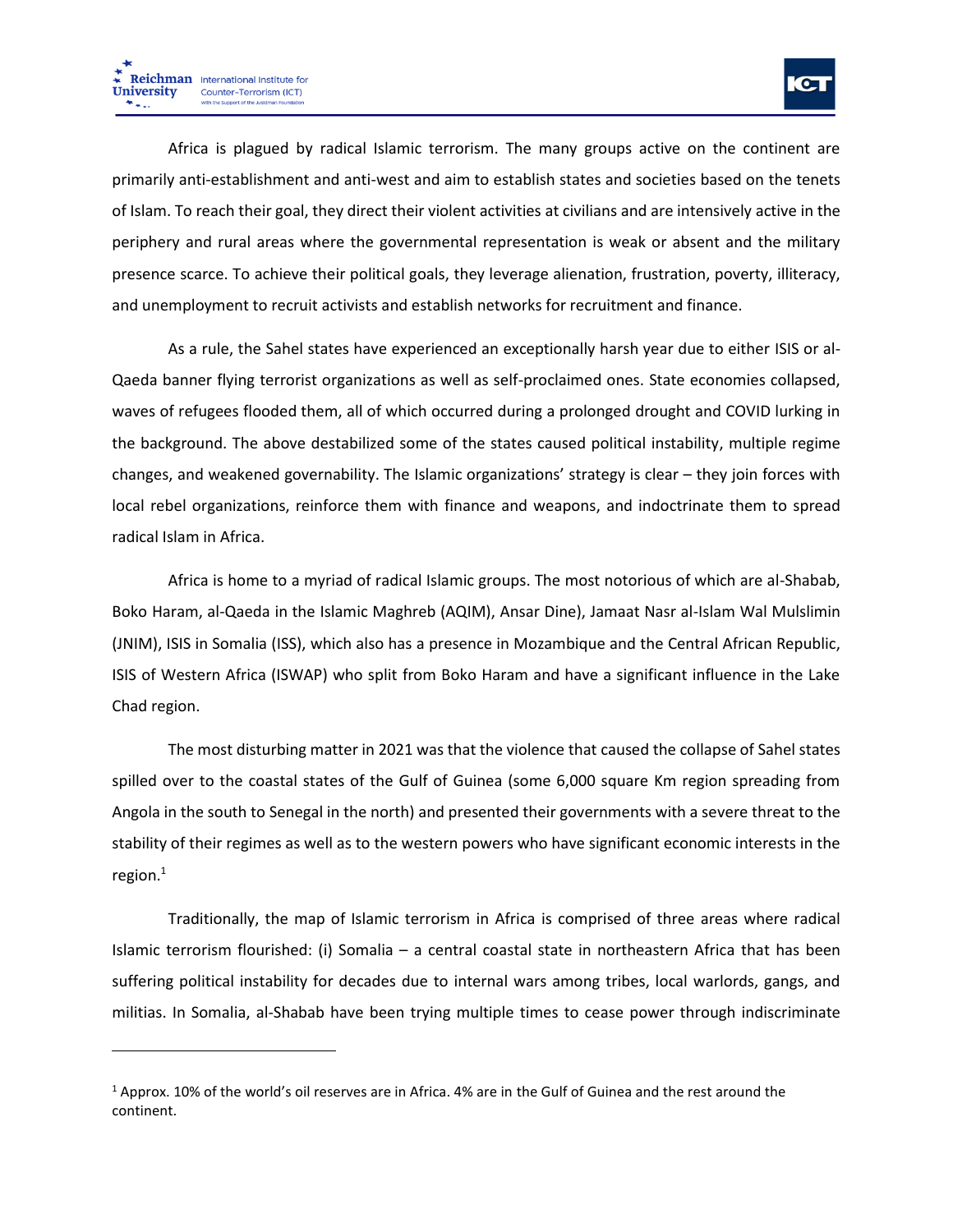

violence. The events in Somalia have directly affected Kenya, DRC, and Mozambique; (ii) Sahel – which includes states like Mali, Niger, and Burkina Faso that are rife with terrorism and gun-running drug and human trafficking. The above affect states such as Ivory Coast, Togo, and Benin; (iii) Boko Haram and ISWAP that are active in northeastern Nigeria, Cameroon, Mandara Mountains, and Lake Chad regions where they fight the Nigerian Army and the Multinational Joint Task Force (MNJTF) as well themselves for hegemony in the area.<sup>2</sup> These murderous organizations sow complete destruction, turn millions into refugees, and their activities have shut down the education system for years. In light of the above, neighboring countries such as Chad, Cameroon and Niger have been sucked into the circle of violence as well.

At the end of 2021, one can safely argue that with its penetration to the Gulf of Guinea, radical Islam finally has complete coverage of Africa, either directly or indirectly – from the boiling Sahel as its focal point through the Gulf of Guinea, establishing itself in South Africa through Mozambique and covering the Horn of Africa with its focal point being Somalia – like cancer radical Islam has metastasized into all of Africa.

A timeline review shows that in 2021 states like Burkina Faso and Togo saw an increase in radical Islamic terror events that presented local forces with challenges they were not trained or prepared for. The consensus was that the fighting was limited to the Sahel and the Horn of Africa; however, more stable states with larger Christian demographics such as: Ivory Coast, Togo, Senegal (which is predominantly Muslim), and Benin also faced severe terror events and fighting with ISIS identified organizations in the Great Sahara region. In June 2021, jihadists killed 160 people along the border of Burkina Faso, and Niger and Mali continue to be terrorist attacks' targets.<sup>3</sup>

At the beginning of the crisis in the Sahel, circa 2014, the coastal states of the Gulf of Guinea saw themselves as out of the region where jihadism may spread – it is apparent now that the leaders of these states lived in denial aimed at preserving the continued foreign investments and tourism. Since these

<sup>&</sup>lt;sup>2</sup> Within such internal fight, on June 7<sup>th</sup>, 2021, ISWAP managed to kill Abu Baker Shekau (Boko Haram's leader) along with tens of his senior officers while they hid in the Sambisa forest. Per ISWAP's then leader Abi Musab al-Barnawi (killed by the Nigerian army on October 14<sup>th</sup>, 2021) Shekau chose to take his life rather than to fall prisoner to ISWAP.

<sup>3</sup> "Terror in the Sahel: On growing Islamist violence in Africa," *The Hindu* (11.6.2021). <https://www.thehindu.com/opinion/editorial/terror-in-the-sahel/article34784522.ece>